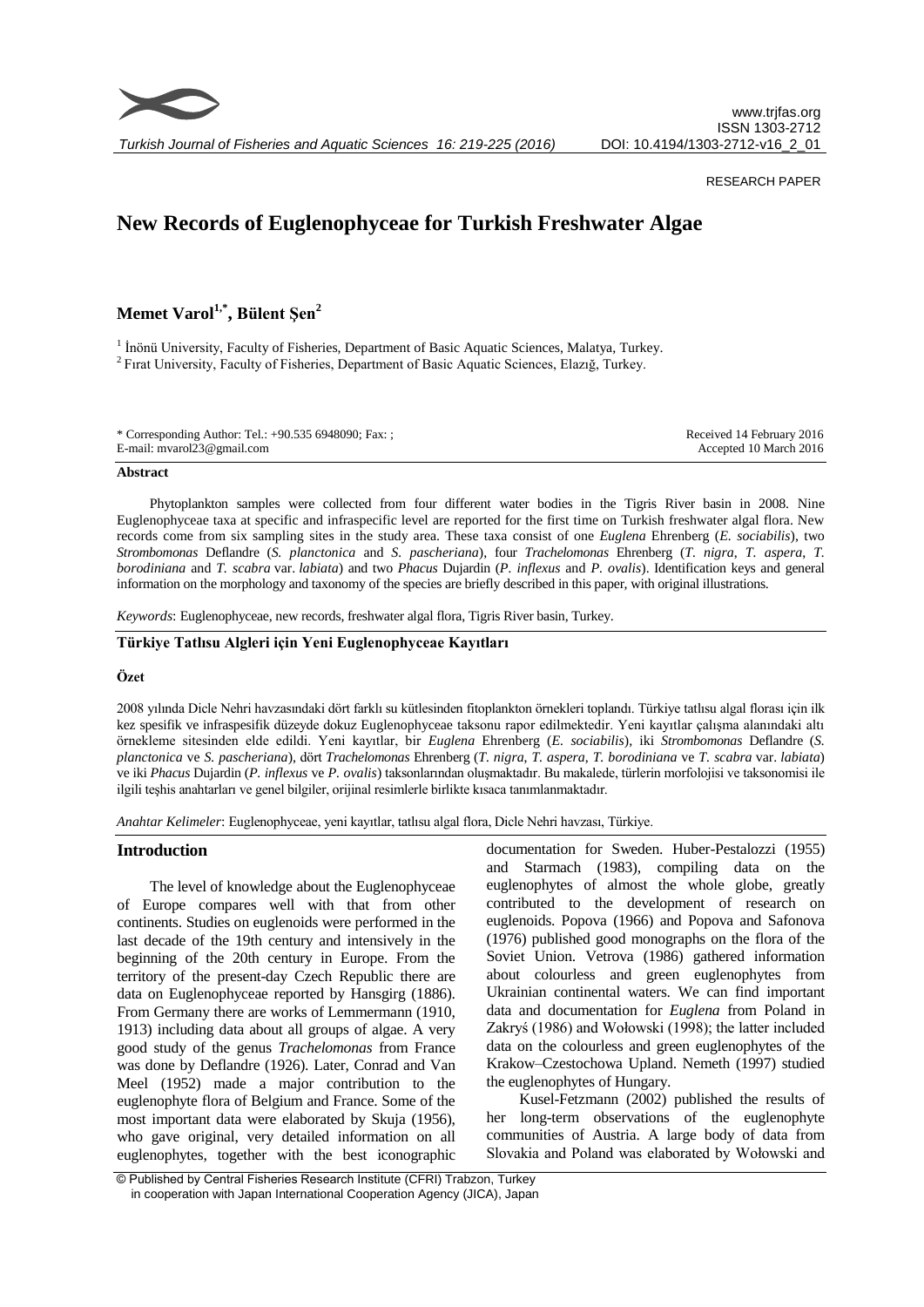Hindak (2005) and published in a coloured atlas of euglenophytes, with keys for 15 genera. Wołowski (2011) described the Euglenophyceae flora of the United Kingdom, based on his own and historical data. Most of these works are connected with Western, Northern, Central and Eastern Europe. We need more studies of the Euglenophyceae of Southern Europe and adjacent areas.

Taxonomic and floristic studies of Euglenophyceae in Turkey are still scarce, and, as in many other countries, are usually part of works that include other algal groups. The highly diverse inland waters of Turkey have seen a marked increase in the number of algological studies in recent years. In the check-list of the freshwater algae of Turkey by Aysel (2005), a total of 2030 taxa at specific and infraspecific level were reported, 159 of which were Euglenophyceae. Later, 12 freshwater euglenophytes were recorded for the first time for Turkey by Maraşlıoğlu *et al.* (2005), Soylu *et al.* (2007), Sevindik *et al*. (2010, 2011 and 2015) and Özer *et al*. (2012), making a total of 171 taxa. This is only 16.19% of the 1056 species of Euglenales reported worldwide (Guiry and Guiry, 2016). The Tigris River is one of the Turkey's most important rivers but the euglenophytes and other algae of the Tigris River basin is still poorly known (Özer *et al*., 2012; Varol and Şen, 2014). The aim of this study was to contribute the algal flora of the Tigris River basin, with special attention to Euglenophyceae.

### **Material and Methods**

### **Study area**

The Tigris River originates in the Toros Mountains of Eastern Anatolia. It follows a southeastern route to Cizre, where it forms the border between Turkey and Syria, and then runs a further 32 km before entering Iraq. Of its ca. 1900 km total length, 523 km (draining  $57,614 \text{ km}^2$ ) is within Turkey (Varol *et al*., 2013). There are three reservoirs in the Turkish part of the basin: Kralkızı Dam (KDR), Dicle Dam (DDR) and Batman Dam (BDR) (Figure 1). The Kralkızı Dam was erected for hydroelectric power generation (HPG), the Dicle Dam for HPG, irrigation and drinking water supply, and the Batman Dam for HPG, irrigation and flood control (Varol, 2013 and 2016).

### **Sampling and Identification**

Figure 1 shows the seven phytoplankton sampling sites. Three were in the river, one in KDR, one in DDR and one in BDR. Samples were taken at monthly intervals between May 2008 and October 2008. The samples were collected with a plankton net (55 µm mesh) and examined with a light microscope (Olympus BX51). Photographs were taken using Olympus DP71 digital camera. Taxa were identified according to

Starmach (1983) and Karnkowska-Ishikawa *et al*. (2013). Identified taxa were checked against the checklist of Aysel (2005) and the database of Turkish algae (Gönülol, 2016), and determined as new taxa for Turkish freshwater algal flora. The current accepted nomenclature has been checked with AlgaeBase (Guiry and Guiry, 2016).

### **Results**

Nine Euglenophyceae taxa new for the freshwater algae of Turkey were identified. These taxa consist of one *[Euglena](http://www.algaebase.org/browse/taxonomy/?id=77535)* Ehrenberg (*E. sociabilis*), two *Strombomonas* Deflandre (*S. planctonica* and *S. pascheriana*), four *Trachelomonas* Ehrenberg (*T. nigra*, *T. aspera*, *T. borodiniana* and *T. scabra* var. *labiata*) and two *Phacus* Dujardin (*P. inflexus* and *P. ovalis*). New records come from six sites (B-1, D-1, K-1, T-1, T-2 and T-3). Identification keys and general information on the morphology and taxonomy of Euglenophyceae species and genera presented in this paper are given below.

**Class:** Euglenophyceae **Order:** Euglenales **Family:** Euglenaceae **Genus:** *Euglena* Ehrenberg **Genus:** *Strombomonas* Deflandre **Genus:** *Trachelomonas* Ehrenberg **Family:** Phacaceae **Genus:** *Phacus* Dujardin

### **Key to Genera:**

**1a.** Cells naked without lorica..................…..**2 1b.** Cells enclosed in lorica……....**3 2a.** Cells flexible, with pronounced euglenoid movement, elongate, sometimes twisted, with one emergent flagellum, chloroplasts with variously developed pyrenoids, paramylon bodies from small grains to large rod-shaped………………......*Euglena* **2b.** Cells rigid, leaf-shaped, flattened, may be twisted, usually with large ring-shaped or discoid paramylon bodies and with variously developed posterior cauda.................................................……….…...*Phacus* **3a.** Cells enclosed in lorica tapering anteriorly, with neck which is only extension of lorica...Strombomonas **3b.** Cells enclosed by external lorica except apical pore, usually with collar or surrounded by thickening, through which emerges the flagellum, lorica variously ornamented …………………..….*Trachelomonas*

### **Genus:** *Euglena* **Ehrenberg**

#### *Euglena sociabilis* **P.A.Dangeard**

**References:** Karnkowska-Ishikawa *et al*. (2013; page 619, figure 1a-d), Starmach (1983; page 70, figures 90 and 91)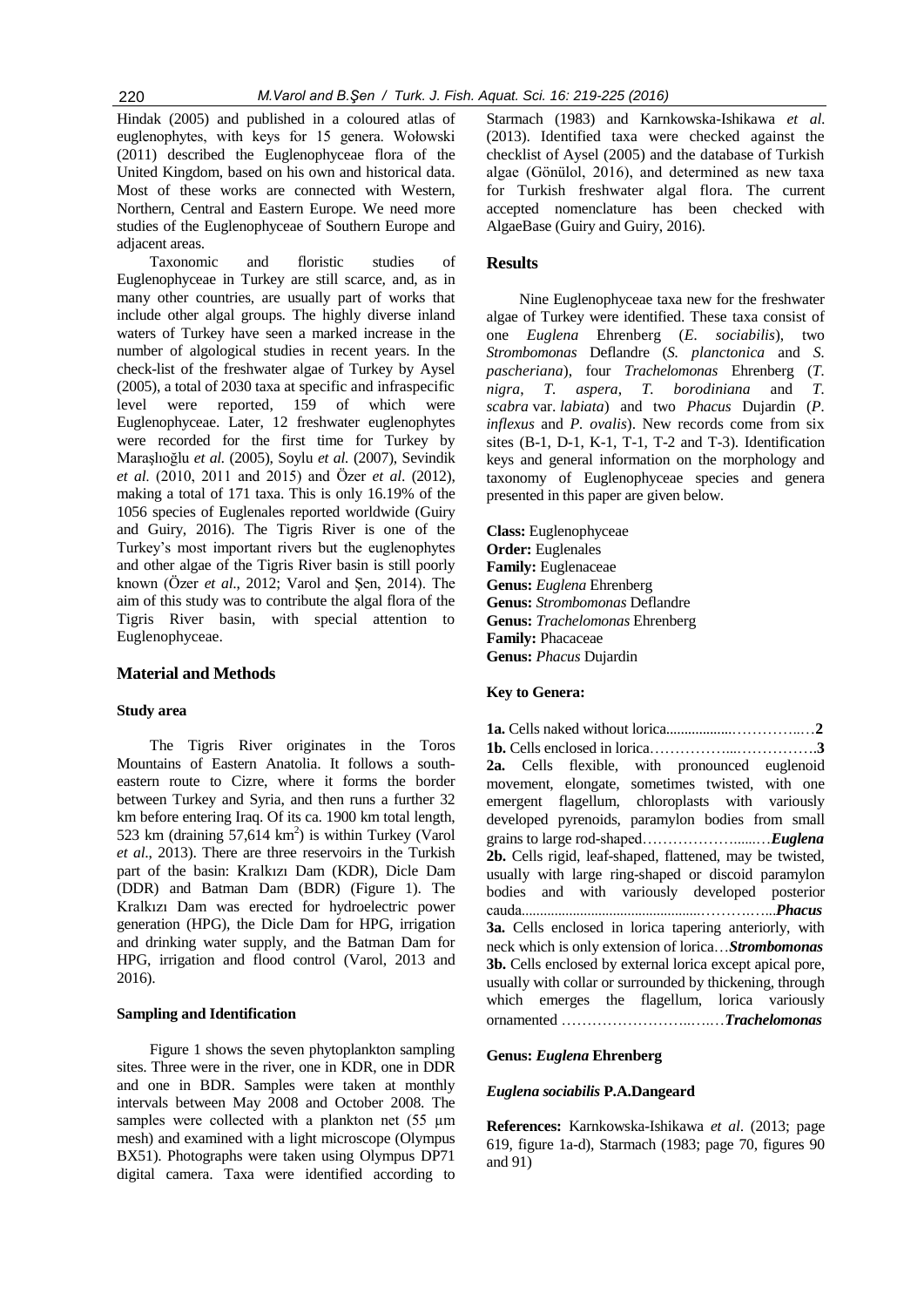

**Figure 1.** Map the showing the sampling sites in the Tigris River basin.

**Description:** Cells spindle-shaped; 15–27 µm wide, 62–87 µm long; rounded at anterior end, gradually tapering to posterior and passing into short tail-piece; pellicle very delicate, spirally striated; chloroplasts ca. 10 per cell, very deeply lobed, up to centre of cell, each with double-sheathed pyrenoids (Figure 2a).

**Specimens studied:** This species was collected at site T–1 (Bismil; 37º 50' N - 40º 39' E, 538 m a.s.l.) of the Tigris River in May 2008.

**Distribution:** Britain (Wolowski, 2011), Romania [\(Caraus, 2](http://www.algaebase.org/search/bibliography/detail/?biblio_id=bd2d307e84ae40c7b)012), Brazil [\(Alves-da-Silva and Menezes,](http://www.algaebase.org/search/bibliography/detail/?biblio_id=t52a49d2ae5b69910)  [2010\)](http://www.algaebase.org/search/bibliography/detail/?biblio_id=t52a49d2ae5b69910), South Africa (Oberholster *et al*., 2010), Southeastern United States (Wolowski *et al*., 2013), India (Ratha *et al*., 2006), New South Wales and Queensland (Day *et al*., [1995\)](http://www.algaebase.org/search/bibliography/detail/?biblio_id=i041af521a0fb8bd7).

### **Genus:** *Strombomonas* **Deflandre**

### **Key to species of** *Strombomonas***:**

**1a.** Lorica usually with variously developed extension………………………………………….......**2 1b.** Lorica without extension or sometimes with short one …………………....**3 2.** Lorica ovoid or pyriform with straight or rarely curved extension….......*S. planctonica* **3.** Lorica broadly cylindrical in outline …….....**4 4.** Lorica longitudinally ovoid, irregularly granulate………………………………..*S. pascheriana*

#### *Strombomonas planctonica* **(Woloszynska) Popova**

**Basionym:** *Trachelomonas affinis* var. *planctonica* Woloszynska

**Synonym:** *T*. *affinis* var. *planctonica* Woloszynska

**References:** Starmach (1983; page 260, figure 569)

**Description:** Lorica egg-shaped or pyriform, 18–32  $\mu$ m wide, 27–50 um long, gradually narrowed at anterior end into neck; at posterior end passing into conical, straight or slightly curved extension; wall rough, brown (Figure 2b).

**Specimens studied:** This species was collected at site T–1 (Bismil; 37º 50' N - 40º 39' E, 538 m a.s.l.) in September 2008.

**Distribution:** Romania [\(Caraus, 2012\)](http://www.algaebase.org/search/bibliography/detail/?biblio_id=V847080d9a5960dea), Brazil [\(Alves](http://www.algaebase.org/search/bibliography/detail/?biblio_id=P52a49d2ae5b69910)[da-Silva and Menezes, 2010\)](http://www.algaebase.org/search/bibliography/detail/?biblio_id=P52a49d2ae5b69910), Israel (Barinova and Tavassi, 2009), New Jersey (Conforti, 2009) and Russian Far East [\(Medvedeva and Nikulina, 2014\)](http://www.algaebase.org/search/bibliography/detail/?biblio_id=Fe22b35c7fff0367c).

#### *Strombomonas pascheriana* **(Skvortzow) Deflandre**

**Basionym:** *Trachelomonas pascheriana* Skvortzow

**Synonym:** *T*. *pascheriana* Skvortzov

**References:** Starmach (1983; page 242, figure 517)

**Description:** Lorica elongate-ovoid, 37–40 µm long, 18.5–23 µm wide; walls thick, dark brown, irregularly granulate and punctate; chloroplasts 6–10 (Figure 2c).

**Specimens studied:** This species was collected at site T–3 (Cizre; 37º 19' N - 42º 11' E, 371 m a.s.l.) of the Tigris River in October 2008.

**Distribution:** China (Skvortzow, 1925).

*Genus: Trachelomonas* **Ehrenberg**

**Key to species of** *Trachelomonas***:**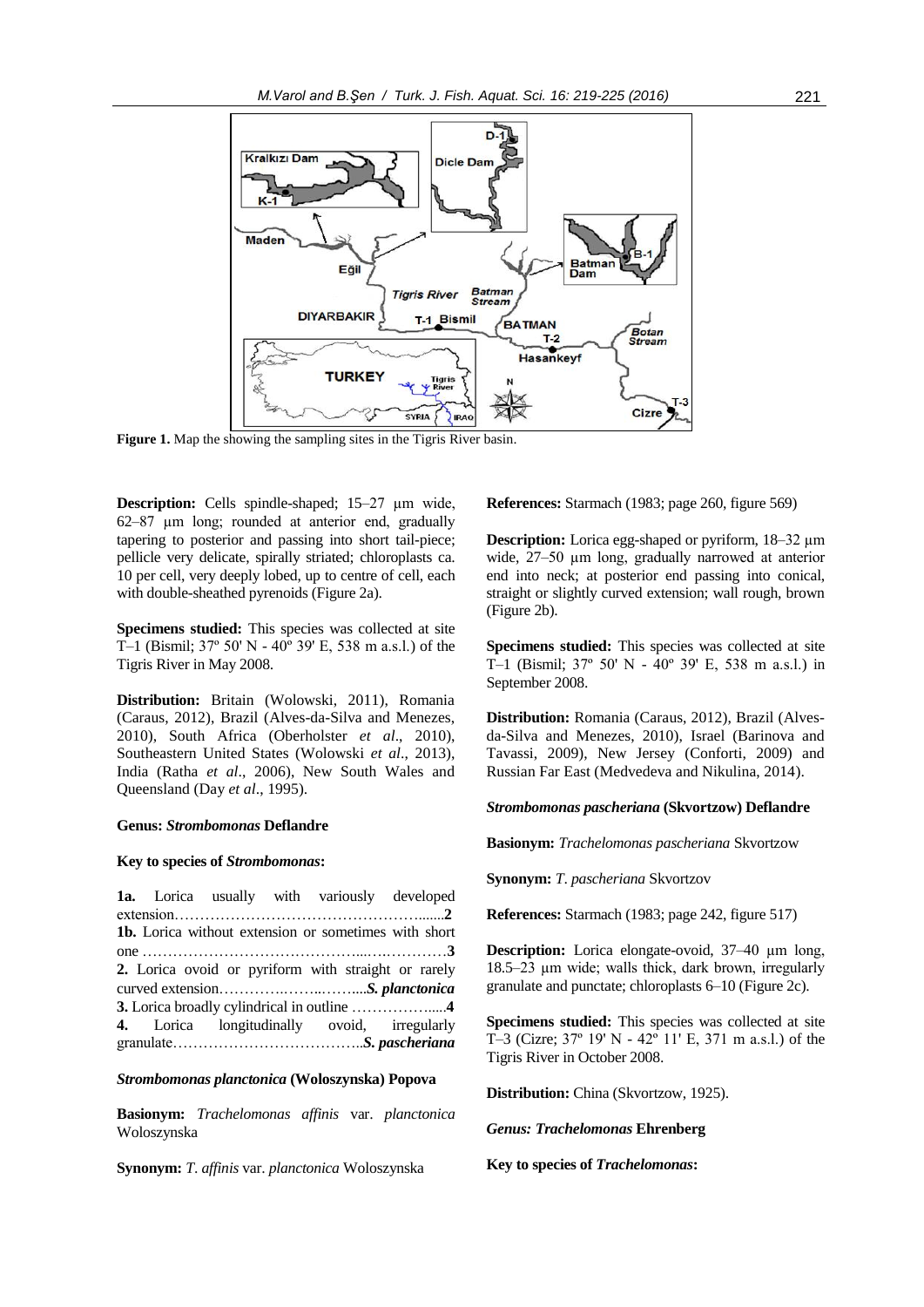| 2a. Lorica without collar, apical pore surrounded by |
|------------------------------------------------------|
|                                                      |
| 2b. Lorica with well developed collarT. aspera       |
| 3. Wall rough, slightly conical at posterior end     |
|                                                      |
| 4. Lorica oval, usually covered by particles of      |
| exogenous                                            |
| scabra var. labiata                                  |

### *Trachelomonas nigra* **Svirenko**

**References:** Starmach (1983; page 329, figures 751, 751a)

**Description:** Lorica broadly ellipsoid, 23–23.5 µm long, 19–19.5 µm wide, dark brown or black, wall punctate, covered with small single verrucae or short spines, especially at posterior end, apical pore surrounded by several large verrucae (Figure 2d).

**Specimens studied:** This species was collected at site  $B-1$  (38° 11′ N - 41° 09′ E, 652 m a.s.l.) of the Batman Dam Reservoir in October 2008.

**Distribution:** Israel [\(Stupina](http://www.algaebase.org/search/bibliography/detail/?biblio_id=d27e268d7a5ba1401) *et al*., 2000), Czech Republic (Hindak *et al*., 2006) and Bulgaria (Dimitrova *et al*., 2014).

### *Trachelomonas aspera* **A.M.Cunha**

**References:** Starmach (1983; page 347, figure 832)

**Description:** Lorica elliptic, 20–25 µm long, ca. 15 µm wide, light brown, covered with irregular tubercles; collar well developed, cylindrical with smooth edges; flagellum 2–3 times longer than lorica; stigma large; chloroplasts 10 in each cell, plate-shaped with pyrenoids (Figure 2e).

**Specimens studied:** This species was collected at site T–3 (Cizre; 37º 19' N - 42º 11' E, 371 m a.s.l.) of the Tigris River in August 2008.

**Distribution:** Brazil [\(Alves-da-Silva and Menezes,](http://www.algaebase.org/search/bibliography/detail/?biblio_id=P52a49d2ae5b69910)  [2010\)](http://www.algaebase.org/search/bibliography/detail/?biblio_id=P52a49d2ae5b69910) and Israel (Barinova and Tavassi, 2009).

#### *Trachelomonas borodiniana* **Svirenko**

**References:** Starmach (1983; page 329, figure 749)

**Description:** Lorica obovoid, 23–28 µm long, 13–15– (22) µm wide, slightly widened at anterior part, slightly conical at posterior end; apical pore without collar, surrounded by thickening; wall rough, plate-shaped (Figure 2f).

**Specimens studied:** This species was collected at site

D–1 (38º 22' N - 40º 12' E, 710 m a.s.l.) of the Dicle Dam Reservoir in August 2008.

**Distribution:** Taiwan (Shao, 2009).

*Trachelomonas scabra* **var.** *labiata* **(Teiling) Huber-**

### **Pestalozzi**

**Basionym:** *Trachelomonas labiata* Teiling

**Synonym:** *T*. *labiata* Teiling, *T*. *uniformis* Skvortzow

**References:** Starmach (1983; page 347, figure 827)

**Description:** Lorica oval, granulate, brownish; 16.2– 18.5 µm wide, 20.0–22.2–25.0 µm long, anterior end slightly narrowed, with short, not well developed, irregular neck; posterior end slightly narrowed into short extension ca. 1.8  $\mu$ m long; chloroplast discshaped, ca. 3 µm in diameter, with pyrenoids (Figure 2g).

**Specimens studied:** This species was collected at site T–1 (Bismil; 37º 50' N - 40º 39' E, 538 m a.s.l.) of the Tigris River in September 2008 and site K–1 (38º 21' N - 39º 52' E, 790 m, a.s.l.) of the Kralkızı Dam Reservoir in August 2008.

**Distribution:** New South Wales and Victoria [\(Day](http://www.algaebase.org/search/bibliography/detail/?biblio_id=S041af521a0fb8bd7) *et al*., [1995\)](http://www.algaebase.org/search/bibliography/detail/?biblio_id=S041af521a0fb8bd7), Poland (Poniewozik, 2009), Czech Republic (Kocarkova *et al*., 2004) and Singapore [\(Pham](http://www.algaebase.org/search/bibliography/detail/?biblio_id=F858777253eba2d5f) *et al*., 2011).

#### **Genus:** *Phacus* **Dujardin**

### **Key to species of** *Phacus***:**

|  | 2a. Cells strongly S-shaped with short projection at |  |  |
|--|------------------------------------------------------|--|--|
|  |                                                      |  |  |
|  | <b>2b.</b> Cells longitudinally oval with long       |  |  |
|  |                                                      |  |  |

#### *Phacus inflexus* **(I.Kisselev) Pochmann**

**Basionym:** *Euglena inflexa* I.Kisselev

**Synonym:** *E*. *inflexa* I.Kisselev, *Phacus inflexus* var. *minor* Bourrelly & Manguin

**References:** Starmach (1983; page 156, figure 274)

**Description:** Cells flattened, strongly S-shaped, almost folded in two;  $20-31 \mu m$  long,  $7.5-11$  wide  $\mu m$  wide, incised at anterior end, with blunt short extension at posterior end; pellicle striated from right to left side; 1– 2 paramylon bodies various in size (Figure 2h).

**Specimens studied:** This species was collected at site T–3 (Cizre; 37º 19' N - 42º 11' E, 371 m a.s.l.) of the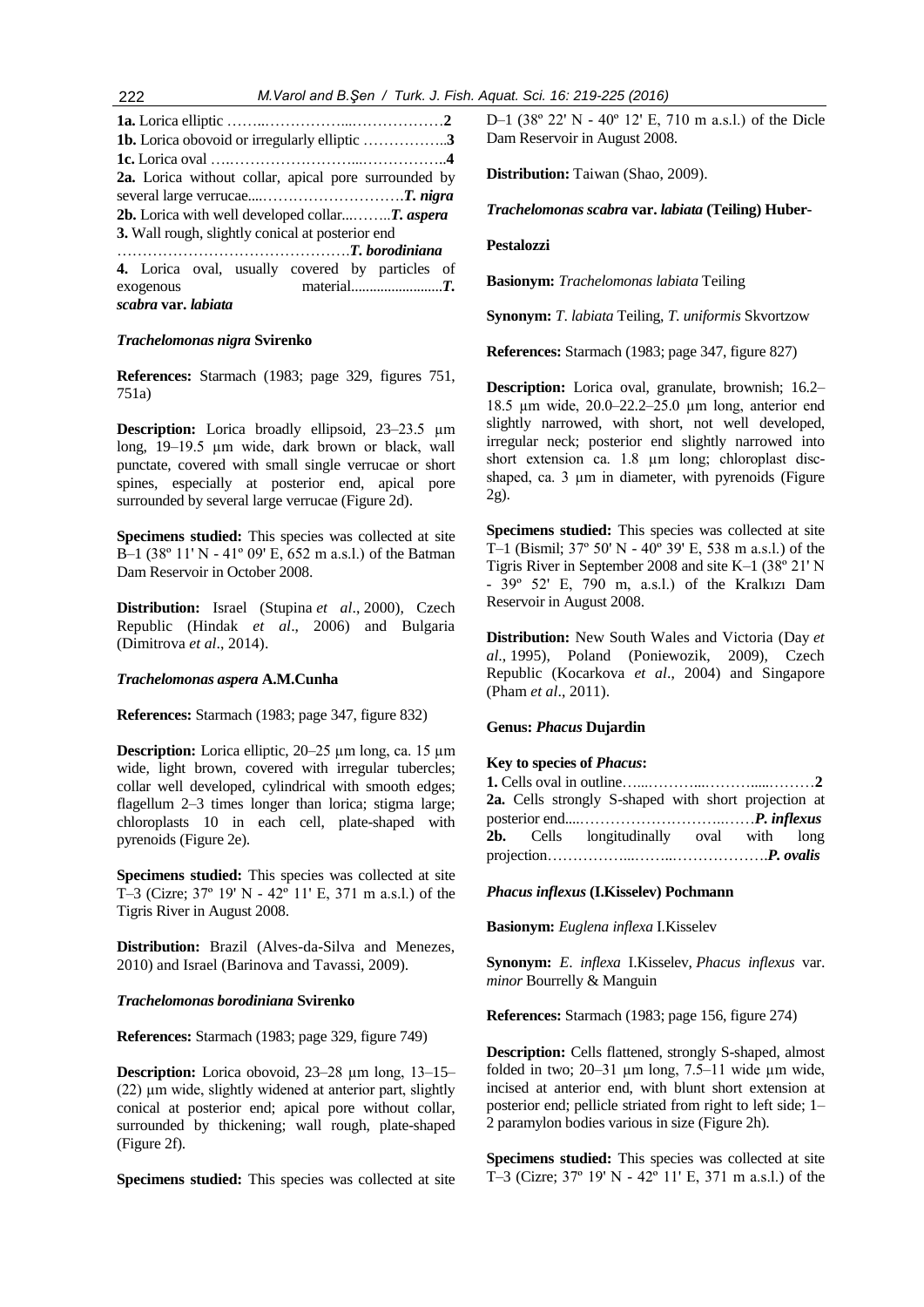Tigris River in July 2008.

**Distribution:** Romania [\(Caraus, 2012\)](http://www.algaebase.org/search/bibliography/detail/?biblio_id=x847080d9a5960dea), Spain [\(Alvárez-Cobelas,](http://www.algaebase.org/search/bibliography/detail/?biblio_id=c9b8d90d97e4164aa) 1984), Mexico [\(Valadez](http://www.algaebase.org/search/bibliography/detail/?biblio_id=bae42e3bf65a28d27) *et al*., [2010\)](http://www.algaebase.org/search/bibliography/detail/?biblio_id=bae42e3bf65a28d27), Brazil [\(Alves-da-Silva and Menezes, 2010\)](http://www.algaebase.org/search/bibliography/detail/?biblio_id=n52a49d2ae5b69910), Sierra Leone [\(Alfinito, 2011\)](http://www.algaebase.org/search/bibliography/detail/?biblio_id=Qb3a5eed0a9a24493), China [\(Hu and Wei,](http://www.algaebase.org/search/bibliography/detail/?biblio_id=H82a9db1c890cc286)  [2006\)](http://www.algaebase.org/search/bibliography/detail/?biblio_id=H82a9db1c890cc286) and Taiwan [\(Shao, 2009\)](http://www.algaebase.org/search/bibliography/detail/?biblio_id=uf38d83fa539ada24).

### *Phacus ovalis* **(Woronichin) Popova**

**Basionym:** *Phacus longicauda* var. *ovalis* Woronichin

**Synonym:** *P*. *longicauda* var. *ovalis* Woronichin

**References:** Starmach (1983; page 192, figure 388)

**Description:** Cells longitudinally oval, 87–102  $\mu$ m long, 42–46 µm, wide, narrowed at posterior end into long appendix ca. 31–33 µm long; periplast longitudinally striated, paramylon grains ring-shaped, one large located in cell centre, smaller located in lower part of cell; chloroplasts small, without pyrenoids (Figure 2i).

**Specimens studied:** This species was collected at site T–2 (Hasankeyf; 37º 42' N - 41º 24' E, 471 m a.s.l.) of the Tigris River in October 2008.

**Distribution:** Russian Far East [\(Medvedeva and](http://www.algaebase.org/search/bibliography/detail/?biblio_id=me22b35c7fff0367c)  [Nikulina, 2014\)](http://www.algaebase.org/search/bibliography/detail/?biblio_id=me22b35c7fff0367c), Ukraine (Bilous *et al*., 2012) and Taiwan [\(Shao, 2009\)](http://www.algaebase.org/search/bibliography/detail/?biblio_id=wf38d83fa539ada24).

#### **Discussion**

This study reports nine taxa of euglenoids as new records for the freshwater algal flora of Turkey from the Tigris River basin. Most of the taxa found in the basin are well known, and only *Strombomonas pascheriana*, *Trachelomonas aspera* and *T. borodiniana* are rarely reported worldwide (Starmach, 1983; Guiry and Guiry, 2016). All taxa occurred together with other algae such as diatoms (*Navicula*, *Gomphonema*, *Nitzschia*) and chlorococcal green algae. We found that the euglenophyte populations developed very well together with diatoms in almost all the studied samples.

The high number of euglenoids in the water bodies indicates organic pollution (Fjerdingstad, 1964; Sladecek and Perman, 1977; Starmach, 1983; Wołowski, 1998; Wołowski, 2011). Abundant development of euglenoids is also known to indicate high water temperature (Wołowski *et al*., 2013; Duangjan and Wolowski, 2013; Duangjan *et al*., 2014). Therefore, knowledge of the euglenophyte flora can be useful in assessment of water quality. This study is offered as a contribution toward determining Euglenophyceae from Turkey.

### **Acknowledgements**

This study was supported by The Scientific and Technological Research Council of Turkey (TUBITAK, project no. 107Y216). We thank Michael Jacobs for



**Figure 2.** *Euglena sociabilis* (a); *Strombomonas planctonica* (b), *S. pascheriana* (c); *Trachelomonas nigra* (d), *T. aspera* (e), *T. borodiniana* (f), *T*. *scabra* var. *labiata* (g); *Phacus inflexus* (h), *P*. *ovalis* (i).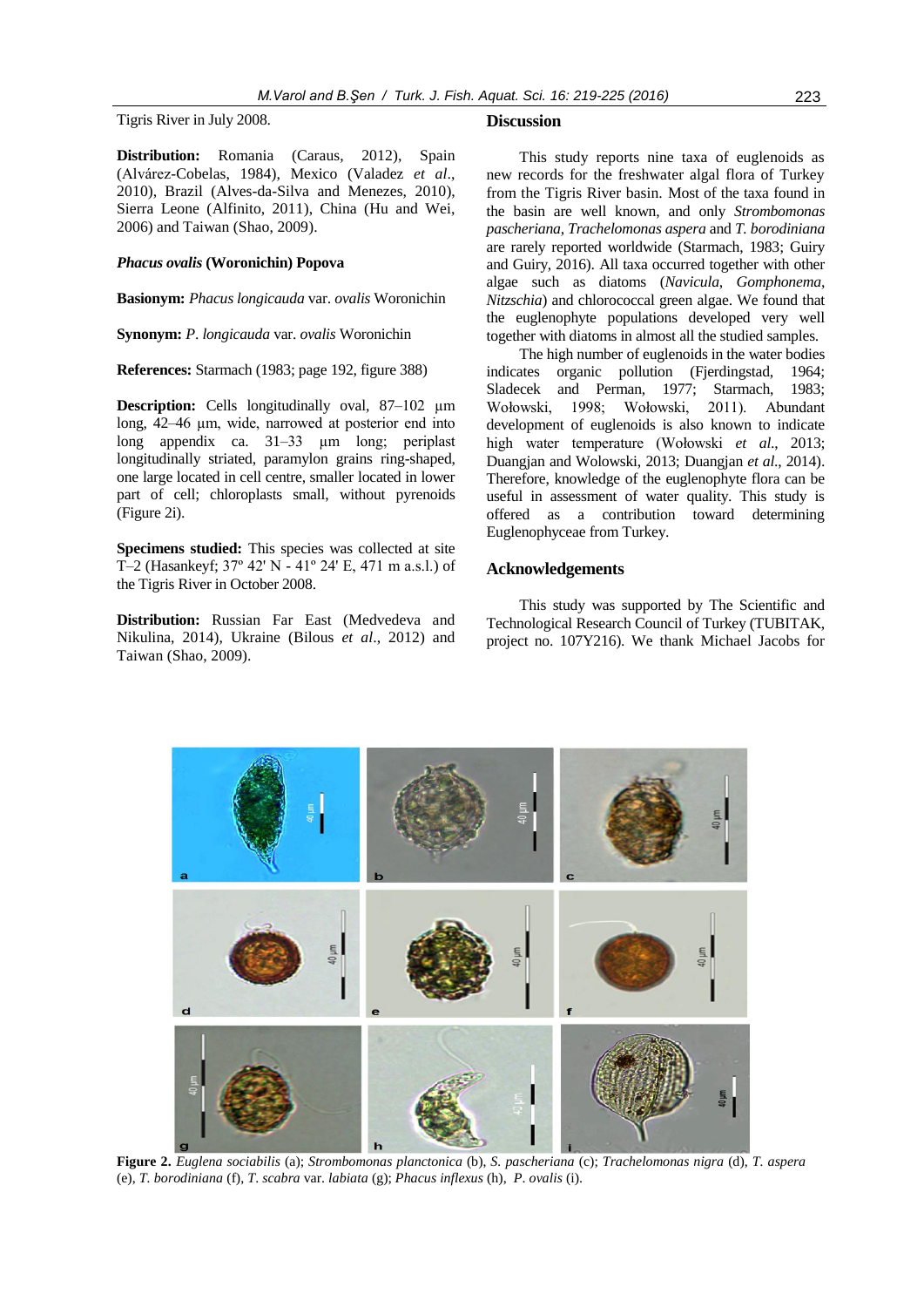line-editing and for valuable remarks on the manuscript. We would also like to thank Konrad Wolowski for help with the identifications. Finally, special thanks are given to the 2 anonymous reviewers and the editor for their valuable comments and suggestions.

### **References**

- Alfinito, S. 2011. A check list of the freshwater algal flora of Sierra Leone, Tropical West Africa. I. Cyanophyceae to Conjugatophyceae (exclusive of Bacillariophyceae). Biodivers. J., 2: 121-144.
- Alvárez-Cobelas, M. 1984. Catálogo de las algas continentales españolas. II. Craspedophyceae, Cryptophyceae, Chrysophyceae, Dinophyceae, Euglenophyceae, Haptophyceae, Phaeophyceae, Rhodophyceae, Xanthophyceae. Acta Bot. Malacit., 9: 27-40.
- Alves-da-Silva, S.M. and Menezes, M. 2010. *Eugleophyceae*. *In*: Forzza, R.C. (Ed.), Catálogo de plantas e fungos do Brasil. Vol. 1. Andrea Jakobsson Estúdio, Rio de Janeiro, Brasil, pp. 383-404.
- Aysel, V. 2005. Check-list of the freshwater algae of Turkey. J. Black Sea/Medit. Environ., 11: 1–124.
- Barinova, S and Tavassi, M. 2009. Study of seasonal influences on algal biodiversity in the River Yarqon (central Israel) by bio-indication and canonical correspondence analysis (CCA). Turk. J. Bot., 33: 353-372. doi:10.3906/bot-0812-12.
- Bilous, O., Barinova, S. and Klochenko, P. 2012. Phytoplankton communities in ecological assessment of the Southern Bug River upper reaches (Ukraine). Ecohydrol. Hydrobiol., 12: 211-230. doi:10.1016/S1642-3593(12)70205-7.
- Caraus, I. 2012. Algae of Romania. A distributional checklist of actual algae. Univ. Bacau, Bacau, Romania.
- Conforti, V. 2009. Floristic and ultrastructural study of the genus *Strombomonas* (Euglenophyta) from New Jersey fresh waters. Algol. Stud., 132: 1-20. doi: 10.1127/1864-1318/2009/0132-0001.
- Conrad, W. and Van Meel, L. 1952. Materiaux pour une monographie de *Trachelomonas* Ehr. 1834, *Strombomonas* Defl. 1930 et *Euglena* Ehr. 1832, genres d'Euglénacees. Inst. Roy. Sci. Nat. Belg., 124: 1–176.
- Day, S.A., Wickham, R.P., Entwisle, T.J. and Tyler, P.A. 1995. Bibliographic check-list of non-marine algae in Australia. Flora of Australia Supplementary Series, 4: 1-276.
- Deflandre, G. 1926. Monographie du genre *Trachelomonas* Ehr. André Letos, Nemours.
- Dimitrova, R., Nenova, E., Uzunova, B., Shishiniova, M. and Stoyneva, M. 2014. Phytoplankton Composition of Vaya Lake (2004-2006). Bulg. J. Agric. Sci. J., 20: 165-172.
- Duangjan, K., Wołowski, K. and Peerapornpisal, Y. 2014. New records of *Phacus* and *Monomorphina* taxa (Euglenophyta) for Thailand. Polish Bot. J., 59: 235– 247. doi: 10.2478/pbj-2014-0039.
- Duangjan, K. and Wołowski, K. 2013. New taxa of loricate euglenoids Strombomonas and Trachelomonas from Thailand. Polish Bot. J. 58: 337–345. doi: 10.2478/pbj-2013-0033.
- Fjerdingstad, E. 1964. Pollution of streams estimated by benthal phyto-microorganisms I. A saprobic system

based on communities of organisms and ecological factors. Int. Revue. Ges. Hydrobiol. Hydrogr., 49: 63– 131.

- Gönülol, A. 2016. Turkishalgae electronic publication, Samsun, Turkey. http://turkiyealgleri.omu.edu.tr (accessed March 08, 2016).
- Guiry, M.D. and Guiry, G.M. 2016. AlgaeBase. World-wide electronic publication, National University of Ireland, Galway. http://www.algaebase.org (accessed March 09, 2016).
- Hansgirg, A. 1886. Prodromus der Algenflora von Böhmen. Die Rhodophyceen, Phaeophyceen und einen Theil der Chlorophyceen. Prag.
- Hindak, F., Hindakova, A., Marvan, P., Hetesa, J. and Hasler, P. 2006. Diversity, abundance and volume biomass of the phytoplankton of the Morava River (Czech Republic, Slovakia) and the Dyje River (Czech Republic) in November 2005. Czech Phycol. Olomouc, 6: 77-97.
- Hu, H and Wei, Y. 2006. The freshwater algae of China. Systematics, taxonomy and ecology. Science Pres, Beijing, China (in Chinese).
- Huber-Pestalozzi, G. 1955. Das Phytoplankton des Süsswassers. Teil 4. Euglenophyceen. E. Schweizerbart'sche Verlagsbuchhandlung, Stuttgart, Germany.
- Kocarkova, A., Wolowski, K., Poulickova, A. and Novotony, R. 2004. *Trachelomonas* taxa (Euglenophyta) occurred in the pools of Poodri Protected Landscape Area (Czech Republic). Algol. Stud., 114: 67-84. doi: 10.1127/1864- 1318/2004/0114-0067.
- Karnkowska-Ishikawa, A., Milanowski, R., Triemer, R.E. and Zakrys, B. 2013. A redescription of morphologically similar species from the genus *Euglena: E. laciniata, E. sanguinea, E. sociabilis*, and *E. splendens*. J. Phycol., 49: 616–626. doi: 10.1111/jpy.12072.
- Kusel-Fetzmann, E. 2002. Die Euglenophytenflora des Neusiedler Sees (Burgenland, Österreich). Abhandlungen der Zoologisch-Botanischen Gesellschaft in Österreich, Austria.
- Lemmermann, E. 1910. Kryptogamenflora der Mark Brandenburg. Verlag von Gebrüder Borntrarger, Leipzig., Germany.
- Lemmermann, E. 1913. Eugleninae. *In*: Pascher, A. (Ed.), Die Süsswasserflora Deutschlands, Österreichs und der Schweiz. Gustav Fischer Verlag, Jena, Germany, pp. 115-174.
- Maraşlıoğlu, F., Soylu, E.N. and Gönülol, A. 2005. Seasonal variation of the phytoplankton of Lake Ladik, Samsun, Turkey. J. Freshwater Ecol., 20: 549 – 554. doi: 10.1080/02705060.2005.9664770.
- Medvedeva, L.A. and Nikulina, T.V. 2014. Catalogue of freshwater algae of the southern part of the Russian Far East. Dalnauka, Vladivostok, Russia.
- Nemeth, J. 1997. Az ostoros algák (Euglenophyta) kishatározója 1. Vízi Természet-és Környezetvédelem (in Hungarian), Budapest, Hungaria.
- Oberholster, P.J., Blaise, C. and Botha, A.M. 2010. Phytobenthos and phytoplankton community changes upon exposure to a sunflower oil spill in a South African protected freshwater wetland. Ecotoxicology, 19: 1426-1439. doi: 10.1007/s10646-010-0528-6.
- Özer, T.B., Erkaya, İ.A., Udoh, A.U., Akbulut, A., Yıldız, K. and Şen, B. 2012. New records for the freshwater algae of Turkey (Tigris Basin). Turk. J. Bot., 36: 747–760. doi: 10.3906/bot-1108-16.